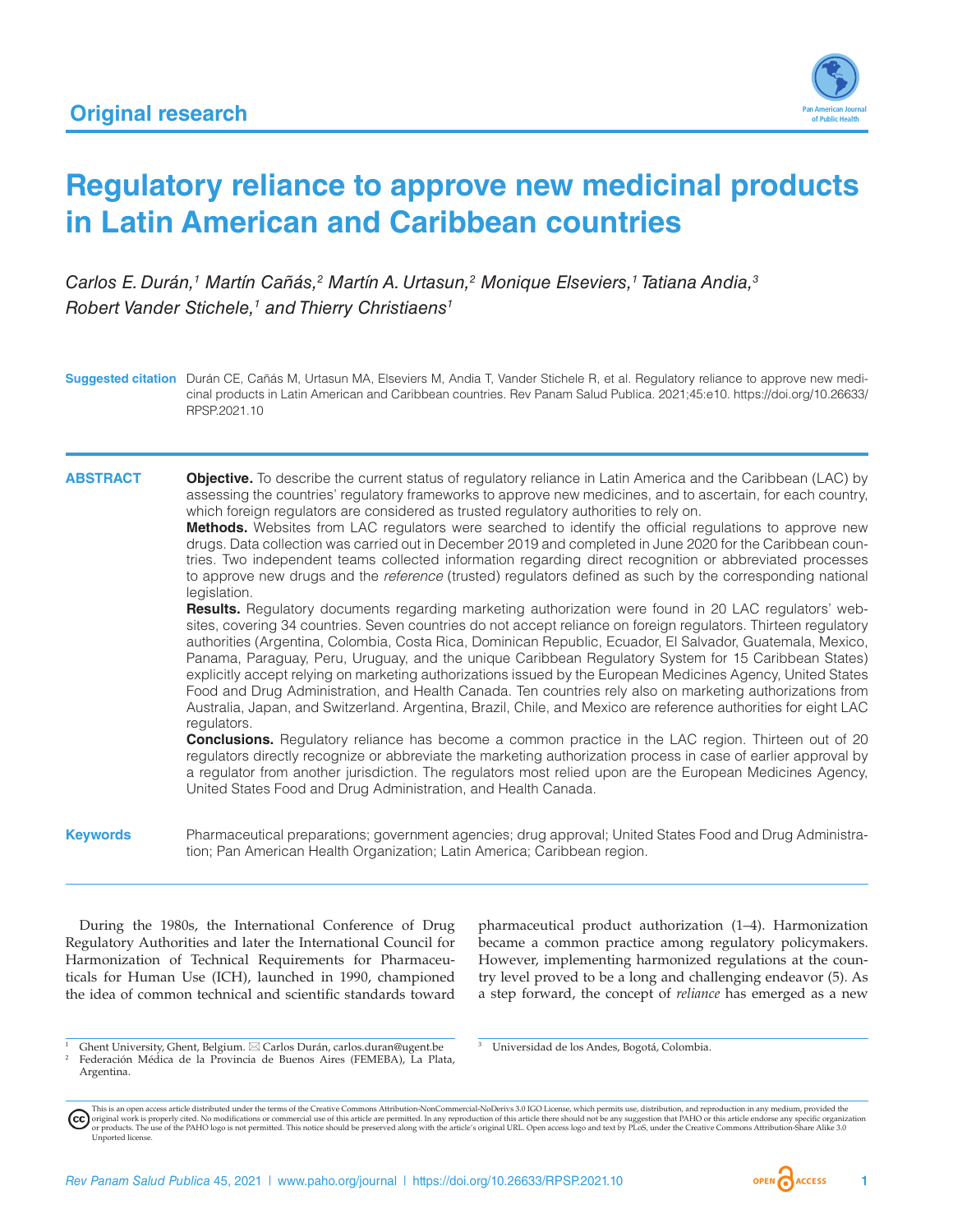collaborative strategy among regulatory authorities (4, 6). Reliance is a broad concept that implies that a national authority uses the work done or the decisions taken by another trusted authority—usually a regulatory body from another jurisdiction—as an input for its regulatory procedures (4, 7). The direct recognition of marketing authorization (MA) from trusted authorities could be seen as the ultimate reliance (7).

During the last 15 years, several countries of Latin America and the Caribbean (LAC) have reformed their MA processes, aiming to directly recognize or abbreviate the MA of new chemical entities or biotherapeutic products earlier approved by the European Medicines Agency (EMA), the United States Food and Drug Administration (FDA), and a few others, including some regulators from among the countries of the Americas (8). In 2009, the Pan American Health Organization (PAHO) launched a qualification process intended to evaluate the regulatory authorities in the region and eventually recognize them as national regulatory authorities of reference (9). The evaluation system includes the requirement to rely on the regulatory decisions taken by a regulatory authority from another jurisdiction as part of the MA process at the national level (10).

The reliance of LAC regulators on MA decisions taken by regulatory authorities from other jurisdictions has seldomly been studied. Cañás et al. (11) have shown that up to 80% of the new drugs approved in Argentina in 2016 were first authorized by EMA or FDA following the recognition rule. In the meantime, concerns arose about MA flaws by stringent regulators (12).

In this study, we aimed to describe the current status of regulatory reliance in LAC by assessing the countries' regulatory frameworks to approve new medicines, and to ascertain, for each LAC country, which foreign regulators are considered as trusted regulatory authorities to rely on.

#### **MATERIALS AND METHODS**

We performed a cross-sectional study using official documents from the LAC regulatory authorities. All LAC countries were included. Official websites of the competent national regulatory authorities were systematically searched in order to identify the official regulation to approve new drugs.

A template for data extraction was developed. We documented information regarding the legal acceptance of any kind of direct recognition or abbreviated process for approval of new drugs at the country level, the exceptions to the mechanism, and whether the country accepts these rules regardless of the MA procedure followed by the foreign regulator (e.g., pathways for accelerated approval), the list of regulatory bodies recognized as trusted regulators to apply the rule, and name and year of the regulation. Data collection was carried out in December 2019 and completed in June 2020 for the Caribbean countries. The information was collected, analyzed, and summarized by two independent teams (authors CED and MC/MAU). Two consensus meetings were used to review the collected information and solve the observed discrepancies. These discrepancies varied in relevance. In three cases (Costa Rica, Honduras, and Mexico), the differences were related to the actual regulatory reliance status. For five countries (Ecuador, Guatemala, Panama, Paraguay, and Peru) the differences referred mainly to the identified trusted regulators and the existence of regulations other than those initially identified. Country experts from Honduras and

Peru were contacted, as specific unclear information persisted after the consensus round.

We judged *direct recognition* or *abbreviated process* as when the country's law explicitly mentioned one of these rules and the process was explained. The *direct recognition* of MA was defined as the approval of a new drug by a national regulator if the drug had been previously approved by a regulator from another jurisdiction. Direct recognition implies the omission of the revision of the clinical information dossier; however, other legal requirements at registration time could be kept, according to the country's legislation. We defined *abbreviated process* as cases where the country regulator explicitly allows a fasttrack registration for the drugs previously approved by another regulator. In such cases the clinical information dossier will be revised quickly.

Foreign regulatory bodies considered as *reference*—or trusted—regulatory authorities for MA reliance were collected as stated in the national legislation. If the regulation mentioned one or more European countries belonging to the European Economic Area, and therefore under the umbrella of the EMA's central approval procedure for new drugs, we summarized them as EMA. If the regulation explicitly referred to PAHO's list of national regulatory authorities of reference, we displayed them according to the information contained in the official PAHO webpage on the System for Evaluation of the National Regulatory Authorities of Medicines (13).

A descriptive analysis was performed to present the number of LAC countries accepting MA reliance as a formal regulatory practice, the number of foreign regulatory bodies that each country relies on, and the most-cited foreign regulators among the LAC regulatory frameworks.

#### **RESULTS**

Regulatory documents regarding MA were found in 20 LAC regulators' websites, covering 34 countries in the region. The 15 Member States of the Caribbean Community and Common Market (CARICOM) (Antigua and Barbuda, Bahamas, Barbados, Belize, Dominica, Grenada, Guyana, Haiti, Jamaica, Montserrat, Saint Kitts and Nevis, Saint Lucia, Saint Vincent and the Grenadines, Suriname, and Trinidad and Tobago) are signatories of a supranational regulatory unit, the Caribbean Regulatory System (CRS), and therefore were analyzed as a single regulatory framework in this study. After the consensus meetings and the advice from the country experts, the same 20 regulators were confirmed as the pool of regulators to be analyzed. Table 1 presents the included countries and the applicable regulations; these will be fully available by request.

Seven of the 20 included LAC regulators do not accept any form of MA reliance (Bolivia, Brazil, Chile, Cuba, Honduras, Nicaragua, and Venezuela). Thirteen LAC regulators either recognize or abbreviate the MA process in case of earlier approval by a regulatory authority from another jurisdiction (Argentina, Colombia, Costa Rica, Dominican Republic, Ecuador, El Salvador, Guatemala, Mexico, Panama, Paraguay, Peru, Uruguay, and the CRS). In 11 countries there are no exceptions to this mechanism. In Ecuador, the rule can only be applied if the active ingredient is already included in the national list of essential medicines, and never if the product was previously approved by a foreign regulatory authority under an accelerated (fasttrack) procedure. The CRS registers a new drug when it has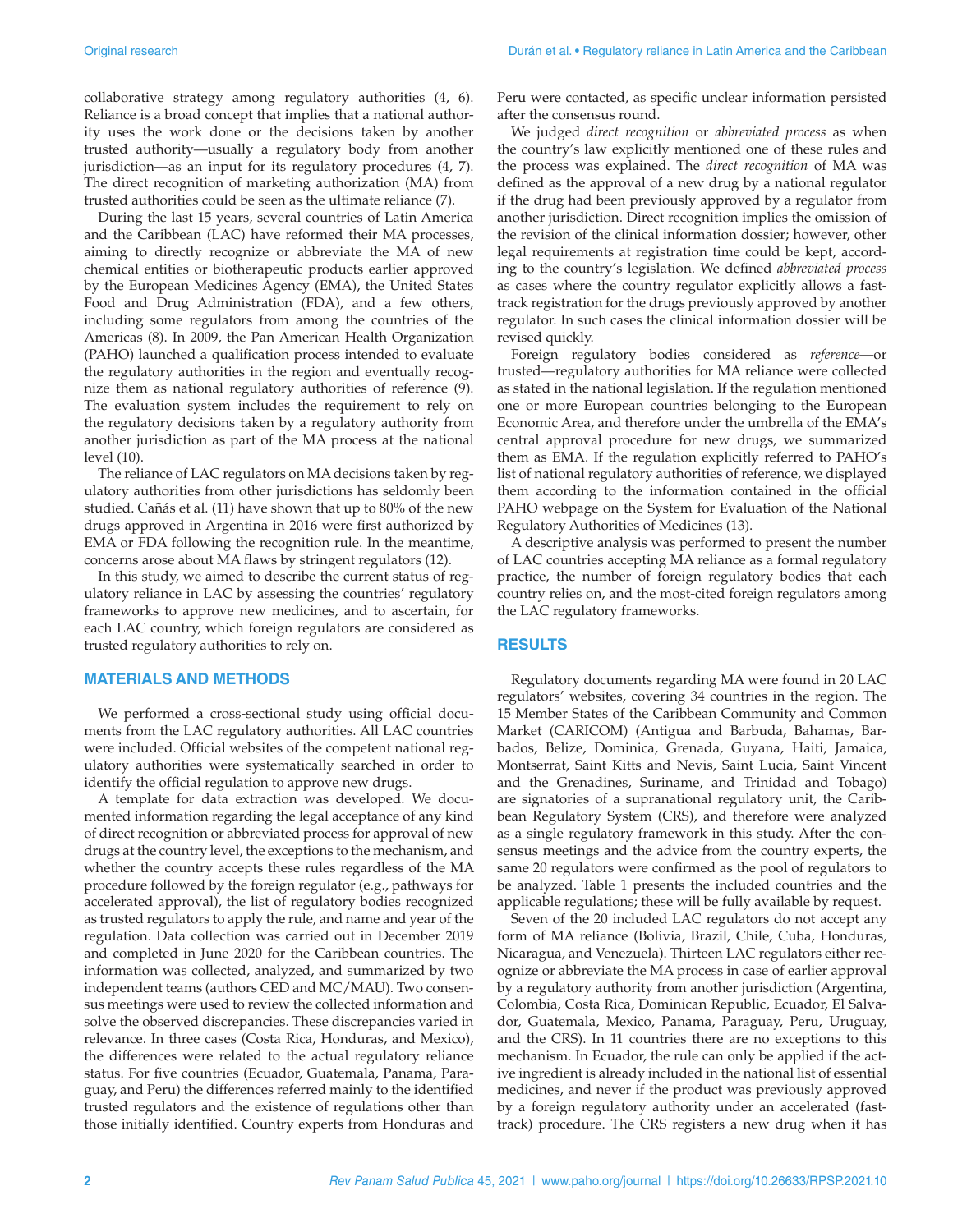#### **TABLE 1. Applicable regulation to approve new medicinal products via regulatory reliance in Latin America and the Caribbean**

| N | Country               | MA* reliance Y/N | Name of the applicable regulation**                                                                                                                                                                                                                                                                                                                                                                                                                                                                                                                                                                                                                                                                                                                             | Requlation number**                  | Year |
|---|-----------------------|------------------|-----------------------------------------------------------------------------------------------------------------------------------------------------------------------------------------------------------------------------------------------------------------------------------------------------------------------------------------------------------------------------------------------------------------------------------------------------------------------------------------------------------------------------------------------------------------------------------------------------------------------------------------------------------------------------------------------------------------------------------------------------------------|--------------------------------------|------|
| 1 | Argentina             | Y                | • Normas para el registro, elaboración, fraccionamiento, prescripción, expendio,<br>comercialización, exportación e importación de medicamentos.                                                                                                                                                                                                                                                                                                                                                                                                                                                                                                                                                                                                                | Decreto PEN Nº 150/1992              | 1992 |
|   |                       |                  | • Resolución Conjunta del Ministerio de Economía y Finanzas Públicas y del<br>Ministerio de Salud. Decreto Nº 150/1992. Modificación.                                                                                                                                                                                                                                                                                                                                                                                                                                                                                                                                                                                                                           | Resolución Conjunta 452 y<br>1227    | 2014 |
| 2 | Colombia              | Y                | • Reglamento parcial al régimen de registros y licencias, el control de calidad,<br>así como el régimen de vigilancias sanitarias de medicamentos, cosméticos,<br>preparaciones farmacéuticas a base de recursos naturales, productos de aseo,<br>higiene y limpieza y otros productos de uso doméstico.                                                                                                                                                                                                                                                                                                                                                                                                                                                        | Decreto N° 677                       | 1995 |
|   |                       |                  | • Decreto por el cual se establecen los requisitos y el procedimiento para las<br>evaluaciones farmacológica y farmacéutica de los medicamentos biológicos<br>en el trámite del registro sanitario.                                                                                                                                                                                                                                                                                                                                                                                                                                                                                                                                                             | Decreto 1782                         | 2014 |
| 3 | Costa Rica            | Y                | • Reconocimiento de la Evaluación y Aprobación de informes finales de Estudios<br>Clínicos y no Clínicos por parte de las Autoridades Reguladoras de referencia<br>como evidencia para el Registro Sanitario de Medicamentos.                                                                                                                                                                                                                                                                                                                                                                                                                                                                                                                                   | Decreto Ejecutivo Nº 39433-S         | 2015 |
| 4 | Dominican<br>Republic | Y                | • Reglamento que regula la fabricación, elaboración, control de calidad,<br>suministro, circulación, distribución, comercialización, información,<br>publicidad, importación, almacenamiento, dispensación, evaluación, registro y<br>donación de los medicamentos.                                                                                                                                                                                                                                                                                                                                                                                                                                                                                             | Decreto N° 246-06                    | 2006 |
|   |                       |                  | • Resolución que establece los criterios para la aplicación del registro sanitario<br>mediante procedimiento simplificado y el reconocimiento de los certificados<br>de libre venta y certificados de buenas prácticas de establecimientos<br>expedidos por las autoridades estrictas (OMS) y/o de las autoridades<br>reguladoras de referencia regional (ARNr) de la Red PARF/OPS.                                                                                                                                                                                                                                                                                                                                                                             | Resolución N° 000004                 | 2016 |
|   |                       |                  | · Resolución que modifica los artículos segundo y tercero de la resolución<br>No. 000004 de fecha 27 de Enero de 2016, que establece los criterios para<br>la aplicación de registro sanitario mediante procedimiento simplificado y el<br>reconocimiento de certificados de libre venta de productos y certificados de<br>buenas prácticas de establecimientos, expedidos por las autoridades estrictas<br>de la Organización Mundial de la Salud (OMS), autoridades reguladoras de<br>referencia regional (ARNr) de la red PARF/OMS y por las autoridades de<br>países de alta vigilancia.                                                                                                                                                                    | Resolución N° 000021                 | 2017 |
| 5 | Ecuador               | Y                | • Reforma al reglamento sustitutivo de registro sanitario para medicamentos en<br>general.                                                                                                                                                                                                                                                                                                                                                                                                                                                                                                                                                                                                                                                                      | Acuerdo ministerial 2883             | 2013 |
|   |                       |                  | • Reforma al reglamento sustitutivo de registro sanitario para medicamentos en<br>general.                                                                                                                                                                                                                                                                                                                                                                                                                                                                                                                                                                                                                                                                      | Resolución<br>ARCSA-DE-009-2018-JCGO | 2018 |
|   |                       |                  | • Reforma y codificación del reglamento para la obtención del registro<br>sanitario, control y vigilancia de medicamentos biológicos para uso y<br>consumo humano.                                                                                                                                                                                                                                                                                                                                                                                                                                                                                                                                                                                              | Acuerdo ministerial 385-2019         | 2019 |
| 6 | El Salvador           | Y                | • Reglamento especial para el reconocimiento de registros sanitarios<br>extranjeros.                                                                                                                                                                                                                                                                                                                                                                                                                                                                                                                                                                                                                                                                            | Decreto 34 / 2013                    | 2013 |
| 7 | Guatemala             | Y                | • Reconocimiento de registro sanitario de medicamentos aprobados por<br>agencias regulatorias nivel IV según la OPS como base para tramitar<br>homologación de registro en Guatemala.                                                                                                                                                                                                                                                                                                                                                                                                                                                                                                                                                                           | Norma Técnica 077-2018               | 2018 |
|   |                       |                  | · Registro sanitario de referencia para productos biológicos y biotecnológicos.                                                                                                                                                                                                                                                                                                                                                                                                                                                                                                                                                                                                                                                                                 | Norma Técnica 67-2019                | 2019 |
|   | Mexico                | γ                | • Acuerdo por el que se reconocen como equivalentes los requisitos<br>establecidos en los artículos 167 y 170 del Reglamento de Insumos para la<br>Salud y los procedimientos de evaluación técnica realizados por la Comisión<br>Federal para la Protección contra Riesgos Sanitarios para el otorgamiento del<br>registro sanitario de los insumos para la salud a que se refieren los artículos<br>2o. fracción XV inciso b y 166 fracción II del Reglamento de Insumos para la<br>Salud, a los requisitos establecidos en la regulación 726/2004 de la legislación<br>europea a fin de que la Comisión Europea autorice bajo el procedimiento<br>centralizado la venta, distribución y uso de dichos insumos para la salud, en<br>su territorio.            | n/a                                  | 2012 |
|   |                       |                  | • Acuerdo por el que se reconocen como equivalentes los requisitos<br>establecidos en los artículos 167 y 170 del Reglamento de Insumos para la<br>Salud y los procedimientos de evaluación técnica realizados por la Comisión<br>Federal para la Protección contra Riesgos Sanitarios para el otorgamiento del<br>registro sanitario de los insumos para la salud a que se refieren los artículos<br>2o. fracción XV inciso b y 166 fracción II del Reglamento de Insumos para la<br>Salud, a los requisitos solicitados, pruebas y procedimientos de evaluación<br>realizados por la Administración de Alimentos y Medicamentos de los Estados<br>Unidos de América para permitir en su país la venta, distribución y uso de<br>dichos insumos para la salud. | n/a                                  | 2012 |

*(Continued)*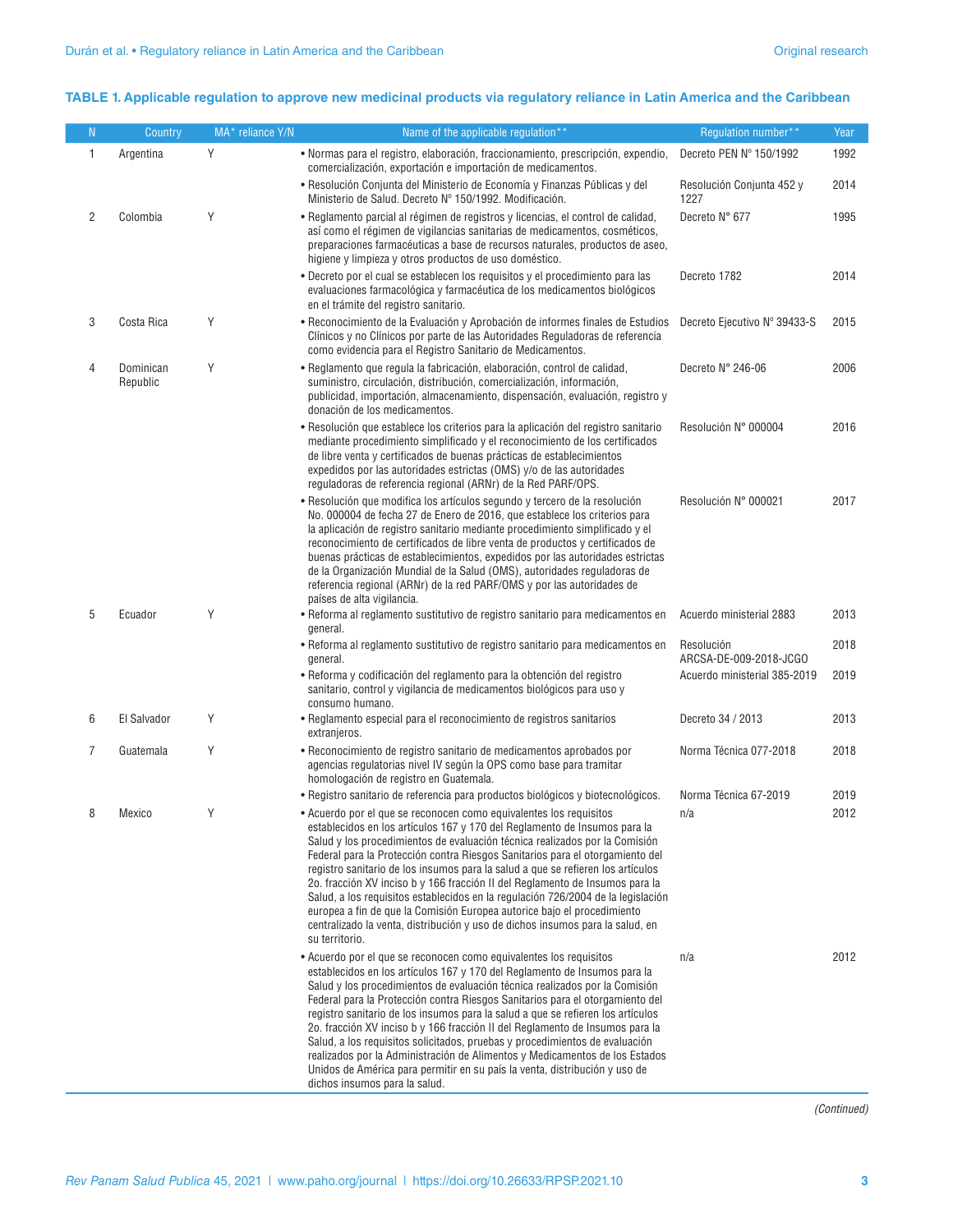### **TABLE 1. (Continued)**

| N. | Country                              | MA* reliance Y/N | Name of the applicable regulation**                                                                                                                                                                                                                                                                                                                                                                                                                                                                                                                                                                                                                                                                                                                                                                                             | Requlation number**               | Year |
|----|--------------------------------------|------------------|---------------------------------------------------------------------------------------------------------------------------------------------------------------------------------------------------------------------------------------------------------------------------------------------------------------------------------------------------------------------------------------------------------------------------------------------------------------------------------------------------------------------------------------------------------------------------------------------------------------------------------------------------------------------------------------------------------------------------------------------------------------------------------------------------------------------------------|-----------------------------------|------|
|    |                                      |                  | • Acuerdo por el que se reconocen como equivalentes los requisitos<br>establecidos en los artículos 167, 169, 170 y 177 del Reglamento de<br>Insumos para la Salud y los procedimientos de evaluación técnica realizados<br>por la Comisión Federal para la Protección contra Riesgos Sanitarios para<br>el otorgamiento del registro sanitario de los insumos para la salud a que<br>se refieren los artículos 20., fracción XV, inciso b y 166, fracción II del<br>Reglamento de Insumos para la Salud, con relación a los artículos 222 Bis<br>y 229 de la Ley General de Salud, a los requisitos solicitados, pruebas y<br>procedimientos de evaluación realizados por la Agencia Suiza para Productos<br>Terapéuticos-Swissmedic para permitir en su país la venta, distribución y uso<br>de dichos insumos para la salud. | n/a                               | 2012 |
|    |                                      |                  | • Acuerdo por el que se reconocen como equivalentes los requisitos<br>establecidos en los artículos 167 y 170 del Reglamento de Insumos para la<br>Salud y los procedimientos de evaluación técnica realizados por la Comisión<br>Federal para la Protección contra Riesgos Sanitarios para el otorgamiento del<br>registro sanitario de los insumos para la salud a que se refieren los artículos<br>2o. fracción XV inciso b y 166 fracción II del Reglamento de Insumos para la<br>Salud, a los requisitos solicitados, pruebas y procedimientos de evaluación<br>realizados por la Administración de Productos Terapéuticos de Australia para<br>permitir en su país la venta, distribución y uso de dichos insumos para la<br>salud.                                                                                       | n/a                               | 2012 |
|    |                                      |                  | • Acuerdo por el que se reconocen como equivalentes los requisitos establecidos n/a<br>en los artículos 167, 169, 170 y 177 del Reglamento de Insumos para la<br>Salud y los procedimientos de evaluación técnica realizados por la Comisión<br>Federal para la Protección contra Riesgos Sanitarios para el otorgamiento del<br>registro sanitario de los insumos para la salud a que se refieren los artículos<br>2o., fracción XV, inciso b y 166, fracción II del Reglamento de Insumos para la<br>Salud, con relación a los artículos 222 Bis y 229 de la Ley General de Salud, a<br>los requisitos solicitados, pruebas y procedimientos de evaluación realizados<br>por el Ministerio de Salud de Canadá para permitir en su país la venta,<br>distribución y uso de dichos insumos para la salud.                       |                                   | 2012 |
| 9  | Panama                               | Y                | • Procedimiento abreviado para el registro sanitario de medicamentos, su<br>renovación y modificaciones.                                                                                                                                                                                                                                                                                                                                                                                                                                                                                                                                                                                                                                                                                                                        | Decreto Ejecutivo N°58            | 2017 |
|    |                                      |                  | • Ley 97 que modifica y adiciona artículos a la Ley 1 de 2001, sobre<br>medicamentos y otros productos para la salud humana, y dicta otras<br>disposiciones.                                                                                                                                                                                                                                                                                                                                                                                                                                                                                                                                                                                                                                                                    | Ley 97                            | 2019 |
| 10 | Paraguay                             | Y                | • Ley de productos para la salud y otros.                                                                                                                                                                                                                                                                                                                                                                                                                                                                                                                                                                                                                                                                                                                                                                                       | Ley N° 1119                       | 1997 |
|    |                                      |                  | • Ley de protección de información no divulgada y datos de prueba para los<br>registros farmacéuticos.                                                                                                                                                                                                                                                                                                                                                                                                                                                                                                                                                                                                                                                                                                                          | Ley N° 3283                       | 2007 |
|    |                                      |                  | • Reglamento al artículo 24 de la Ley N° 1119/1997, "De productos para la<br>salud y otros", y se establecen los requisitos para el registro de medicamentos<br>biológicos.                                                                                                                                                                                                                                                                                                                                                                                                                                                                                                                                                                                                                                                     | Decreto N° 6611                   | 2016 |
| 11 | Peru                                 | Y                | • Ley de los productos farmacéuticos, dispositivos médicos y productos<br>sanitarios.                                                                                                                                                                                                                                                                                                                                                                                                                                                                                                                                                                                                                                                                                                                                           | Lev N° 29459                      | 2009 |
|    |                                      |                  | • Reglamento para el registro, control y vigilancia sanitaria de productos<br>farmacéuticos, dispositivos médicos y productos sanitarios.                                                                                                                                                                                                                                                                                                                                                                                                                                                                                                                                                                                                                                                                                       | Decreto Supremo Nº<br>016-2011-SA | 2011 |
|    |                                      |                  | · Modificación del reglamento para el registro, control y vigilancia sanitaria de<br>productos farmacéuticos, dispositivos médicos y productos sanitarios y el<br>reglamento de establecimientos farmacéuticos a efecto de incluir a Austria<br>como país de alta vigilancia sanitaria.                                                                                                                                                                                                                                                                                                                                                                                                                                                                                                                                         | Decreto Supremo Nº<br>018-2019-SA | 2019 |
| 12 | Uruguay                              | Υ                | · Modificación del art. 7 del Decreto 324/999 relativo a medicamentos y<br>productos afines de uso humano.                                                                                                                                                                                                                                                                                                                                                                                                                                                                                                                                                                                                                                                                                                                      | Decreto N° 28/014                 | 2014 |
|    |                                      |                  | • Registro Sanitario de Medicamentos Biológicos.                                                                                                                                                                                                                                                                                                                                                                                                                                                                                                                                                                                                                                                                                                                                                                                | Decreto N° 38/015                 | 2015 |
| 13 | Caribbean<br>Regulatory<br>System*** | Y                | • Caribbean Pharmaceutical Policy.                                                                                                                                                                                                                                                                                                                                                                                                                                                                                                                                                                                                                                                                                                                                                                                              | n/a                               | 2013 |
| 14 | <b>Bolivia</b>                       | N                | • Ley del Medicamento.                                                                                                                                                                                                                                                                                                                                                                                                                                                                                                                                                                                                                                                                                                                                                                                                          | Lev N° 1737                       | 1996 |
|    |                                      |                  | • Reglamento a la Ley del Medicamento.                                                                                                                                                                                                                                                                                                                                                                                                                                                                                                                                                                                                                                                                                                                                                                                          | Decreto supremo 25235             | 1998 |
| 15 | <b>Brazil</b>                        | N                | • Resolução da Diretoria Colegiada - RDC Nº 200, de 26 de Dezembro de 2017.                                                                                                                                                                                                                                                                                                                                                                                                                                                                                                                                                                                                                                                                                                                                                     | <b>RDC N° 200</b>                 | 2017 |
|    |                                      |                  | · Dispõe sobre o registro de produtos biológicos novos e produtos biológicos e<br>dá outras providências.                                                                                                                                                                                                                                                                                                                                                                                                                                                                                                                                                                                                                                                                                                                       | RDC N° 55                         | 2010 |
| 16 | Cuba                                 | N                | • Reglamento para el registro sanitario de medicamentos de uso humano.                                                                                                                                                                                                                                                                                                                                                                                                                                                                                                                                                                                                                                                                                                                                                          | Resolución Ministerial N° 321     | 2009 |
| 17 | Chile                                | N                | • Reglamento del Sistema Nacional de Control de los Productos Farmacéuticos<br>de Uso Humano.                                                                                                                                                                                                                                                                                                                                                                                                                                                                                                                                                                                                                                                                                                                                   | Decreto Supremo 3/10              | 2011 |

*(Continued)*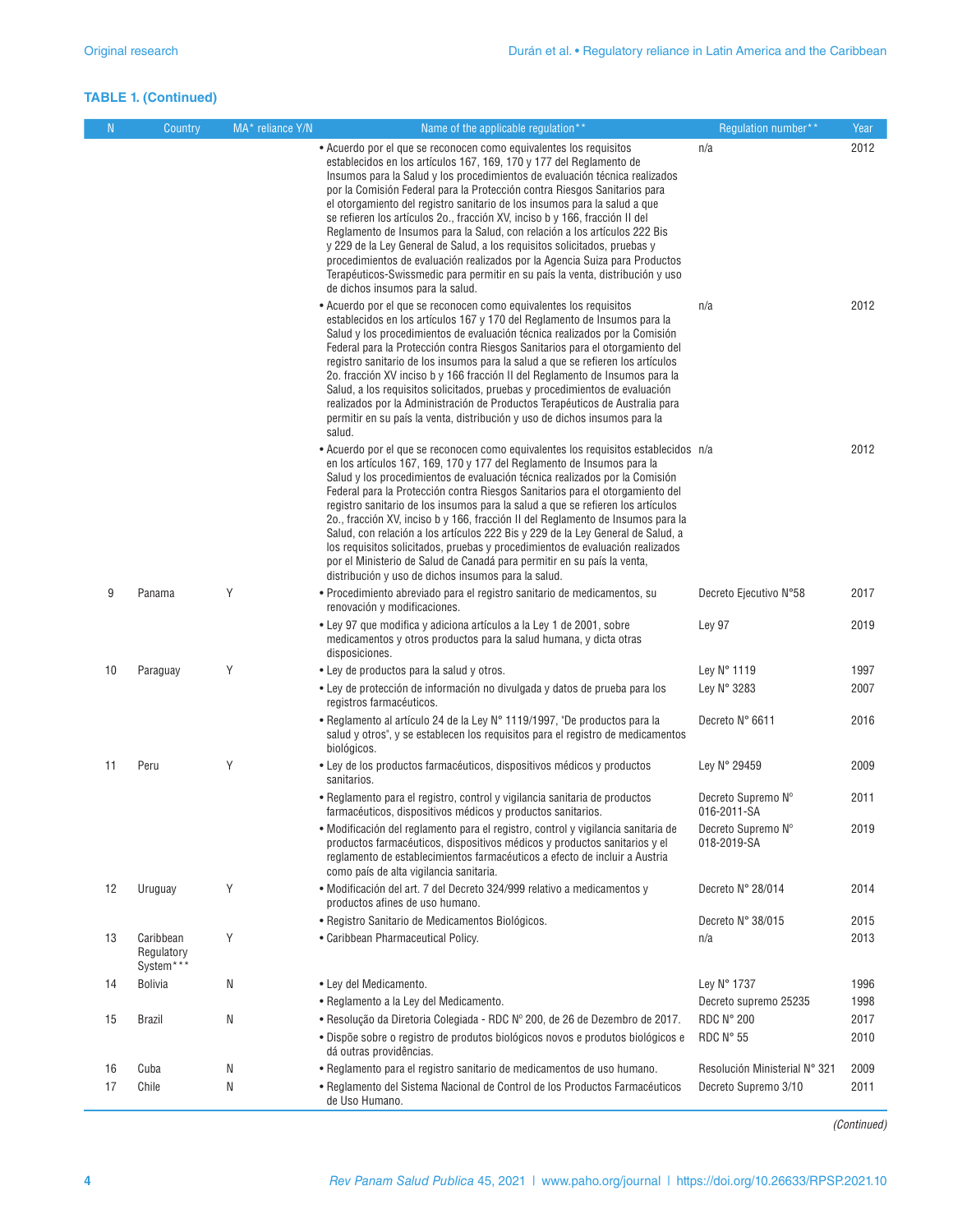#### **TABLE 1. (Continued)**

| N. | Country   | MA* reliance Y/N | Name of the applicable regulation**                                                                        | Regulation number** | Year |
|----|-----------|------------------|------------------------------------------------------------------------------------------------------------|---------------------|------|
| 18 | Honduras  |                  | • Reglamento para el control sanitario de productos, servicios y<br>establecimientos de interés sanitario. | Acuerdo 06          | 2005 |
| 19 | Nicaragua | N                | • Ley de Medicamentos y Farmacias.                                                                         | <b>Lev 292</b>      | 1998 |
| 20 | Venezuela | N                | • Ley de Medicamentos.                                                                                     | n/a                 | 2000 |
|    |           |                  | • Norma para el registro, liberación de lotes y control de los productos<br>biológicos.                    | N-PERC-001          | 2008 |

\* MA: Marketing authorization<br>\*\* Names and numbers of the applicable regulation are expressed in the official language of the country.<br>\*\*\* The Caribbean Regulatory System is a collaborative initiative acting as a regulator Dominica, Grenada, Guyana, Haiti, Jamaica, Montserrat, Saint Kitts and Nevis, Saint Lucia, Saint Vincent and the Grenadines, Suriname, Trinidad and Tobago). *Source:* Prepared by the authors from the study data.

been approved by the designated trusted authority and only if the product is named in the most recent update of the WHO Model List of Essential Medicines or in the PAHO Strategic Fund list. The CRS recommends the reviewed drug to the Member States, and thereafter they have 60 days to confirm the MA.

Figure 1 lists the LAC countries and the corresponding foreign regulators on which they rely. Paraguay (*n* = 15) and Colombia  $(n = 14)$  are the countries that rely on the highest number of foreign regulatory authorities. Paraguayan regulation explicitly allows reliance on MA issued by any of the Member States of the Southern Common Market (MERCOSUR by its abbreviation in Spanish), PAHO's national regulatory authorities of reference, EMA, and some others. Colombia is the only LAC country abbreviating the approval pathway in case of earlier approval by any of 36 Member States of the Organisation for Economic Co-operation and Development (OECD). A second group of six regulators (Dominican Republic, Ecuador, El Salvador, Guatemala, Uruguay, and the CRS) all rely on EMA, FDA, and Health Canada's MA, as well as on the authorizations issued by any of PAHO's national regulatory authorities of reference. Finally, a third group of five countries (Argentina, Costa Rica, Mexico, Panama, and Peru) rely on regulatory authorities from Europe, the United States of America, Canada, Oceania, and Asia, but not on any LAC regulator.

EMA, FDA, and Health Canada are the trusted regulatory authorities for all 13 of the LAC regulators included. Ten of them also rely on the regulatory decisions taken by Australia, Japan, and Switzerland. Argentina, Brazil, Chile, and Mexico are reference authorities for eight countries. Colombia and Cuba are trusted parties for seven regulators, and finally, Israel, Republic of Korea, New Zealand, Turkey, and Uruguay are each cited as trusted regulatory authorities in one to three countries' regulatory frameworks (see Figure 1).

#### **DISCUSSION**

In this study, we systematically reviewed and documented the current state of regulatory reliance for the approval of new medicinal products in the 34 countries of LAC. To the best of our knowledge, this is the first study exploring the normative status allowing MA reliance in the region. Our results show that LAC countries have adopted the concept of MA reliance, particularly in the last 10 years. Indeed, 65% of LAC regulators (out of 20) are currently relying on other regulators' decisions. In other words, decisions around MA taken mainly by EMA, FDA, or Health Canada are fully recognized by two-thirds of regulators in the LAC region.

Most regulatory authorities in the region have taken this decision based on the idea of having limited resources to deal with a complete and critical appraisal, particularly of the new biotechnological drugs. In 2016, Ahonkhai et al. (14) observed a time lapse of one to two years for pharmaceuticals registration in sub-Saharan Africa after registration by stringent regulators. To reduce the registration time of medicines and vaccines in low- and middle-income countries, the authors proposed relying on stringent agencies as a strategy to optimize the MA system. Similarly, a group of regulatory experts and researchers have recently outlined recommendations on financial priority setting to strengthen regulatory systems globally (6). The first recommendation was to advance and leverage convergence and reliance initiatives as part of the implementation of value-added regulatory practices to increase timely access to quality-assured medical products. Based on a similar rationale, regulatory reliance has been supported by the pharmaceutical industry (15), the International Conference of Drug Regulatory Authorities (16), and the World Health Assembly (17).

However, the practice of fully relying on regulatory authorities from another jurisdiction to approve new drugs engenders at least three potential problems. First and most important is the growing evidence about flaws in the EMA and FDA's appraising of the supporting evidence to approve new drugs. For instance, up to 49% of the clinical trials underpinning the authorization of new cancer drugs by EMA scored as having a high risk of bias when those were independently evaluated (18). EMA as well as FDA have been approving new cancer drugs based on surrogate outcomes (19), and mostly in non-randomized clinical trials (20, 21). Whenever the same surrogate outcomes were measured in randomized trials, the duration of response was lower in 87% of the studied indications (22). Moreover, disappointing results have emerged when strong outcomes—i.e., overall survival or quality of life—were measured as primary end-points in the clinical trials (21, 23).

Second, both EMA and FDA have implemented specific programs to abbreviate the approval process to obtain quicker access to certain new drugs. Under these programs, selected new drugs, mostly biotechnological products, are approved on the basis of non-randomized trials, surrogate outcomes, and usually on phase II of the clinical development of the drug (23–25), with the consequences mentioned in the previous paragraph. Twelve LAC regulators easily provide an MA whenever a drug is approved under an accelerated procedure by a trusted party, and maintain this without further evaluation. Only one country (Ecuador) adapted the legislation to ban the direct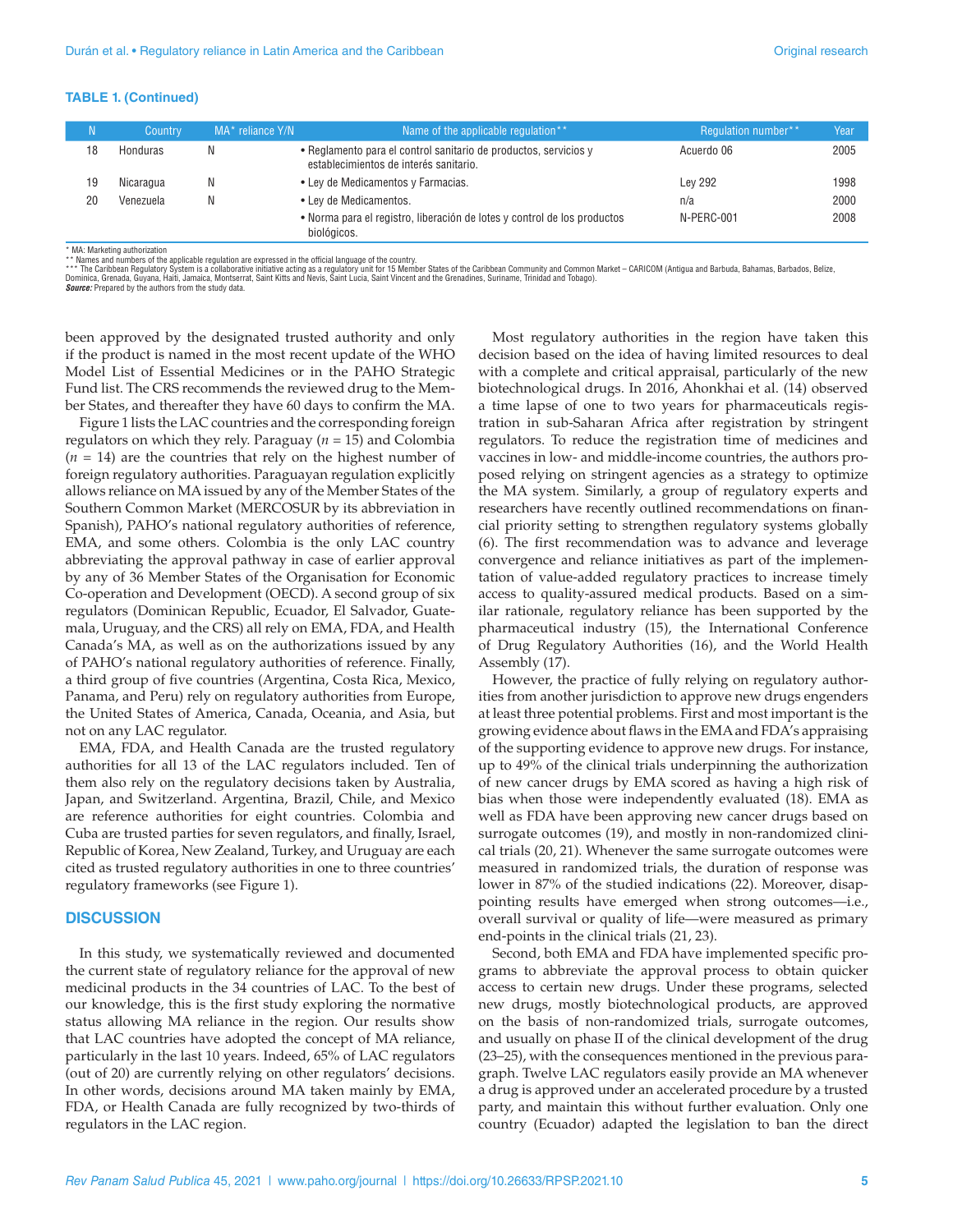|                                                                   | Countries/regulators that recognize or abbreviate the marketing authorization issued by a foreign regulatory authority ( $n = 13$ ) |          |          |           |                       |           |                |         |                                      |                |                |                  |               |        |
|-------------------------------------------------------------------|-------------------------------------------------------------------------------------------------------------------------------------|----------|----------|-----------|-----------------------|-----------|----------------|---------|--------------------------------------|----------------|----------------|------------------|---------------|--------|
|                                                                   |                                                                                                                                     | Paraguay | Colombia | Guatemala | Dominican<br>Republic | Ecuador** | EI<br>Salvador | Uruguay | Caribbean<br>Regulatory<br>System*** | Peru           |                | Panama Argentina | Costa<br>Rica | Mexico |
|                                                                   | <b>EMA</b>                                                                                                                          |          |          |           |                       |           |                |         |                                      |                |                |                  |               |        |
|                                                                   | <b>FDA</b>                                                                                                                          |          |          |           |                       |           |                |         |                                      |                |                |                  |               |        |
|                                                                   | Canada                                                                                                                              |          |          |           |                       |           |                |         |                                      |                |                |                  |               |        |
| $\overline{17}$                                                   | Japan                                                                                                                               |          |          |           |                       |           |                |         |                                      |                |                |                  |               |        |
|                                                                   | Switzerland                                                                                                                         |          |          |           |                       |           |                |         |                                      |                |                |                  |               |        |
|                                                                   | Australia                                                                                                                           |          |          |           |                       |           |                |         |                                      |                |                |                  |               |        |
|                                                                   | <b>Brazil</b>                                                                                                                       |          |          |           |                       |           |                |         |                                      |                |                |                  |               |        |
| countries $(n =$                                                  | Argentina                                                                                                                           |          |          |           |                       |           |                |         |                                      |                |                |                  |               |        |
|                                                                   | Chile                                                                                                                               |          |          |           |                       |           |                |         |                                      |                |                |                  |               |        |
|                                                                   | Mexico                                                                                                                              |          |          |           |                       |           |                |         |                                      |                |                |                  |               |        |
|                                                                   | Cuba                                                                                                                                |          |          |           |                       |           |                |         |                                      |                |                |                  |               |        |
|                                                                   | Colombia                                                                                                                            |          |          |           |                       |           |                |         |                                      |                |                |                  |               |        |
|                                                                   | Uruguay                                                                                                                             |          |          |           |                       |           |                |         |                                      |                |                |                  |               |        |
| Regulatory authorities recognized as trusted<br>regulators by LAC | <b>Israel</b>                                                                                                                       |          |          |           |                       |           |                |         |                                      |                |                |                  |               |        |
|                                                                   | New                                                                                                                                 |          |          |           |                       |           |                |         |                                      |                |                |                  |               |        |
|                                                                   | Zealand                                                                                                                             |          |          |           |                       |           |                |         |                                      |                |                |                  |               |        |
|                                                                   | Republic of                                                                                                                         |          |          |           |                       |           |                |         |                                      |                |                |                  |               |        |
|                                                                   | Korea                                                                                                                               |          |          |           |                       |           |                |         |                                      |                |                |                  |               |        |
|                                                                   | Turkey                                                                                                                              |          |          |           |                       |           |                |         |                                      |                |                |                  |               |        |
|                                                                   | Total                                                                                                                               | 15       | 14       | 12        | 12                    | 12        | 12             | 9       | 9                                    | $\overline{7}$ | $\overline{7}$ | 6                | 6             | 5      |

#### **FIGURE 1. Reference (trusted) regulatory authorities for Latin American and Caribbean countries\***

*Notes:* EMA, European Medicines Agency; FDA, United States Food and Drug Administration<br>\* Bolivia, Brazil, Chile, Cuba, Honduras, Nicaragua, and Venezuela do not accept any form of MA reliance.<br>\*\* Ecuadorian legislation d

regulator.<br>\*\*\* The Caribbean Regulatory System (CRS) is a collaborative initiative acting as regulatory unit for 15 Member States of the Caribbean Community and Common Market – CARICOM (Antigua and Barbuda, Bahamas,<br>Barbad **Source:** Prepared by the authors from the study data

recognition of new drugs if these were approved under a fasttrack mechanism. This could be an example of local adaptation of the regulatory framework.

Third, when an LAC regulator relies on a national regulatory authority of reference under the PAHO qualification process (13) a chain of *secondary reliance* can occur. This could happen when one of the LAC regulators assessed by PAHO has approved a given drug by relying on a trusted party, and then one of the LAC non-trusted regulators decides to approve the same drug by relying on that particular PAHO reference authority. This is not easy to detect on regulators' databases, given the difficulties in identifying which products were approved based on reliance mechanisms and which ones were not.

Regarding the PAHO system of national regulatory authorities of reference, the idea of granting *reference* regulators was brought by Argentina, Brazil, Chile, Colombia, Cuba, and Mexico (together known as the Oaxaca Group). The qualification process to become a *reference authority* was launched in 2009 (13). To date, regulators from Argentina, Brazil, Canada, Chile, Colombia, Cuba, Mexico, and the United States of America have been recognized as such (13). These eight reference regulators have become trusted authorities for seven LAC regulators (Dominican Republic, Ecuador, El Salvador, Guatemala, Paraguay, Uruguay, and the CRS, representing 15 countries). Hence, the qualification process by PAHO has important implications on the regulatory processes in the region. One would expect that countries with lower regulatory capacity would use reliance mechanisms more than countries with high capacity. However, there is no apparent pattern linking the maturity level of the

authority to the extent of reliance, or the countries of reference. For example, while Colombia is a PAHO reference authority, it relies on an larger number of countries than other LAC countries; whereas Costa Rica, being a mid-level regulator according to the PAHO system, relies on fewer countries. Furthermore, it must be noted that none of the LAC regulators recognized as PAHO reference bodies are actually mutually trusting on each other's MA decisions.

Paraguay and Colombia must be highlighted as the countries with the higher numbers of trusted regulators to rely on. In the case of Paraguay, it is because the regulatory framework explicitly allows reliance on the MERCOSUR countries, besides PAHO's reference authorities, the EMA, and some other international regulators. In the case of Colombia, the regulation states that it is possible to rely on any of the 36 OECD countries, which officially joined in April 2020. Finally, the CRS represents a unique and novel initiative in the region, as it aggregates specific regulatory duties for the 15 CARICOM Member States, including MA revision and registration when a given drug has been previously approved by a trusted party and listed in the WHO Model List of Essential Medicines or in the PAHO Strategic Fund list (26).

In relation to the countries that do not include MA reliance in their regulatory legal framework, Bolivia, Cuba, Nicaragua, and Venezuela initiated in 2009, together with some others, the project of a supranational regulatory agency for the Member States of the Bolivarian Alliance for the Peoples of Our America (ALBA by its Spanish abbreviation) (27). It is possible that the decision not to adhere to a broad international reliance was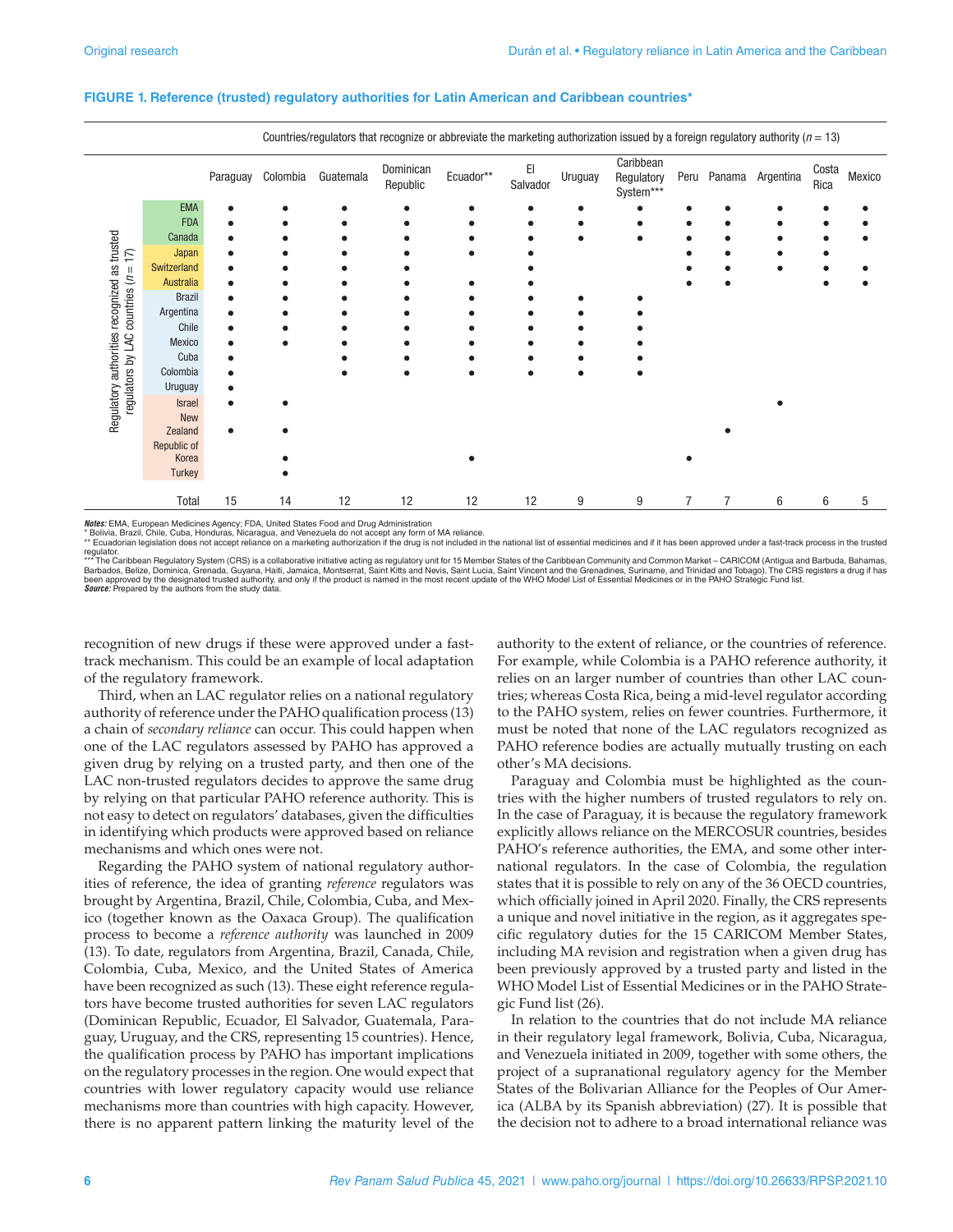aimed at strengthening the ALBA supranational regulator. Brazil is the second largest emerging pharmaceutical market in the world (28). The country's agency (ANVISA by its Portuguese abbreviation) was created in 1999 (29) and accepted as a member of the ICH in 2016 (28). ANVISA has received continuous political support to upraise the country's regulatory capacities, including those that deal with their own appraisal of new drugs. A similar policy could be seen in the Institute of Public Health, the Chilean regulator (30).

Reliance may be a double-edged sword. While optimizing MA to speed access to essential medicines may be desirable, regulatory efficiency must not jeopardize in-depth and careful evaluation of new medicines. Reliance may foster cooperation and resource optimization, but it may also decrease transparency of approval pathways, induce loss of national control over approvals of doubtful new medicines, and promote quick approvals where capacities to supervise them after MA, and even to cancel the MA, is almost nonexistent.

A potential limitation of our study is that most countries which have reformed their legal frameworks to allow reliance did this only in recent years and, therefore, the implementation could differ greatly among them. We did not evaluate the level of implementation of such policies at country level; it could be the case that a changed legal framework had not yet been implemented, either partly or completely, due to particular local reasons. This aspect deserves more attention in future research.

#### **Conclusion**

Regulatory reliance has become a common regulatory practice among LAC regulatory authorities. Thirteen out of 20 regulators, covering 34 countries, directly recognize or abbreviate the MA process in case of earlier approval by a regulator from another jurisdiction. The regulatory authorities that are most relied upon are EMA, FDA, and Health Canada.

Reliance might be a good regulatory practice if i) decisions taken by trusted regulators are based on the highest quality evidence and critically appraised, ii) decisions are adapted to the local context, and iii) strong teams exist within the national regulatory authorities to deal with new contrasting evidence that could emerge and change the initial appraisal of a drug. Unless these conditions are met, reliance can also lead to indiscriminate approval of products with unknown benefit.

**Author contributions.** CED, TC, RVS, ME, MC, and MAU contributed to the design of the study. CED, MC, and MAU carried out the data collection. All authors contributed to the analysis and data interpretation. CED drafted the manuscript. All authors provided critical comments on the draft manuscript. All authors reviewed and approved the final version.

**Conflicts of interest.** None declared.

**Funding.** This research received no specific grant from any public, commercial, or not-for-profit funding agency. CED holds a doctorate grant (No. 858-2012) from the Ecuadorian Secretariat of Higher Education, Science, Technology and Innovation – SENESCYT.

**Disclaimer.** Authors hold sole responsibility for the views expressed in the manuscript, which may not necessarily reflect the opinion or policy of the *RPSP/PAJPH* and/or PAHO.

#### **REFERENCES**

- 1. Lindström-Gommers L, Mullin T. International Conference on Harmonization: Recent Reforms as a Driver of Global Regulatory Harmonization and Innovation in Medical Products. Clin Pharmacol Ther. 2019;105(4):926–31.
- 2. Silva A, Tagliari P. Iniciativas de convergência regulatória em saúde nas Américas: histórico, evolução e novos desafios. Rev Panam Salud Publica. 2016;39(5):281–7. Available from: [https://iris.paho.](https://iris.paho.org/handle/10665.2/28523) [org/handle/10665.2/28523](https://iris.paho.org/handle/10665.2/28523)
- 3. Luigetti R, Bachmann P, Cooke E, Salmonson T. Regulatory collaboration: collaboration, not competition: developing new reliance models. WHO Drug Inf. 2016;30(4):558–66. Available from: [https://](https://apps.who.int/iris/handle/10665/331005) [apps.who.int/iris/handle/10665/331005](https://apps.who.int/iris/handle/10665/331005)
- 4. Wiktorowicz M, Moscou K, Lexchin J. Transnational Pharmacogovernance: Emergent Patterns in the Jazz of Pharmaceutical Policy Convergence. Global Health. 2018;14(1):86. [https://doi.](https://doi.org/10.1186/s12992-018-0402-5) [org/10.1186/s12992-018-0402-5](https://doi.org/10.1186/s12992-018-0402-5)
- 5. Pan American Health Organization. Regulatory reliance principles: concept note and recommendations. In: Ninth Conference of the Pan American Network for Drug Regulatory Harmonization (PAN-DRH), San Salvador, 24 to 26 October, 2018. Washington, DC: PAHO; 2019. Available from:<https://iris.paho.org/handle/10665.2/51549>
- 6. Roth L, Bempong D, Babigumira JB, Banoo S, Cooke E, Jeffreys D, et al. Expanding global access to essential medicines: investment priorities for sustainably strengthening medical product regulatory systems. Global Health. 2018;14:102. [https://doi.org/10.1186/](https://doi.org/10.1186/s12992-018-0421-2) [s12992-018-0421-2](https://doi.org/10.1186/s12992-018-0421-2)
- 7. National Academies of Sciences, Engineering and Medicine. Regulating Medicines in a Globalized World: The Need for Increased

Reliance Among Regulators. [Internet]. Wood A, Cuff P, editors. Washington, DC: National Academies Press; 2019. Available from: <https://www.nap.edu/catalog/25594>

- 8. Durán CE, Cañás M, Christiaens T. EMA and FDA decisions based on flawed evidence to approve new cancer drugs negatively affect Latin American patients. BMJ. 2019;367:l6017. [https://doi.](https://doi.org/10.1136/bmj.l6017) [org/10.1136/bmj.l6017](https://doi.org/10.1136/bmj.l6017)
- 9. Ojeda LP, Cristiá RP. Fortalecimiento de la regulación sanitaria en las Américas: las autoridades reguladoras de referencia regional. Rev Panam Salud Publica. 2016;39(5):294–8. Available from: [https://iris.](https://iris.paho.org/handle/10665.2/28521) [paho.org/handle/10665.2/28521](https://iris.paho.org/handle/10665.2/28521)
- 10. Peña Ruz J, editor. Guía de orientación práctica para conducir una revisión de sistemas reguladores de medicamentos [Internet]. [Washington, DC]: Organización Panamericana de la Salud; 2009. p. 72. Available from: [https://www.paho.org/hq/](https://www.paho.org/hq/dmdocuments/2011/regulacion-medicamentos-Guia-de-Orientacion-de-Evaluacion.pdf) [dmdocuments/2011/regulacion-medicamentos-Guia-de-Orienta](https://www.paho.org/hq/dmdocuments/2011/regulacion-medicamentos-Guia-de-Orientacion-de-Evaluacion.pdf)[cion-de-Evaluacion.pdf](https://www.paho.org/hq/dmdocuments/2011/regulacion-medicamentos-Guia-de-Orientacion-de-Evaluacion.pdf)
- 11. Cañás M, Buschiazzo HO, Urtasun MA. Therapeutic value and price of the new pharmaceuticals commercialized in Argentina: Are they worth what they cost? Salud Colect. 2019;15:e1962. [https://](https://doi.org/10.18294/sc.2019.1962) [doi.org/10.18294/sc.2019.1962](https://doi.org/10.18294/sc.2019.1962)
- 12. Mintzes B, Vitry A. Flawed evidence underpins approval of new cancer drugs. BMJ. 2019;5399:10–1. [https://doi.org/10.1136/bmj.](https://doi.org/10.1136/bmj.l5399) [l5399](https://doi.org/10.1136/bmj.l5399)
- 13. Pan American Health Organization [Internet]. Washington, DC: PAHO; c2020 [cited 2020 Jan 20]. System for Evaluation of the National Regulatory Authorities of Medicines. Available from: [https://www.paho.org/hq/index.php?option=com\\_content&](https://www.paho.org/hq/index.php?option=com_content&view=article&id=1615:2009-sistema-evaluacion-autoridades-reguladoras-nacionales-medicamentos&Itemid=1179&lang=en)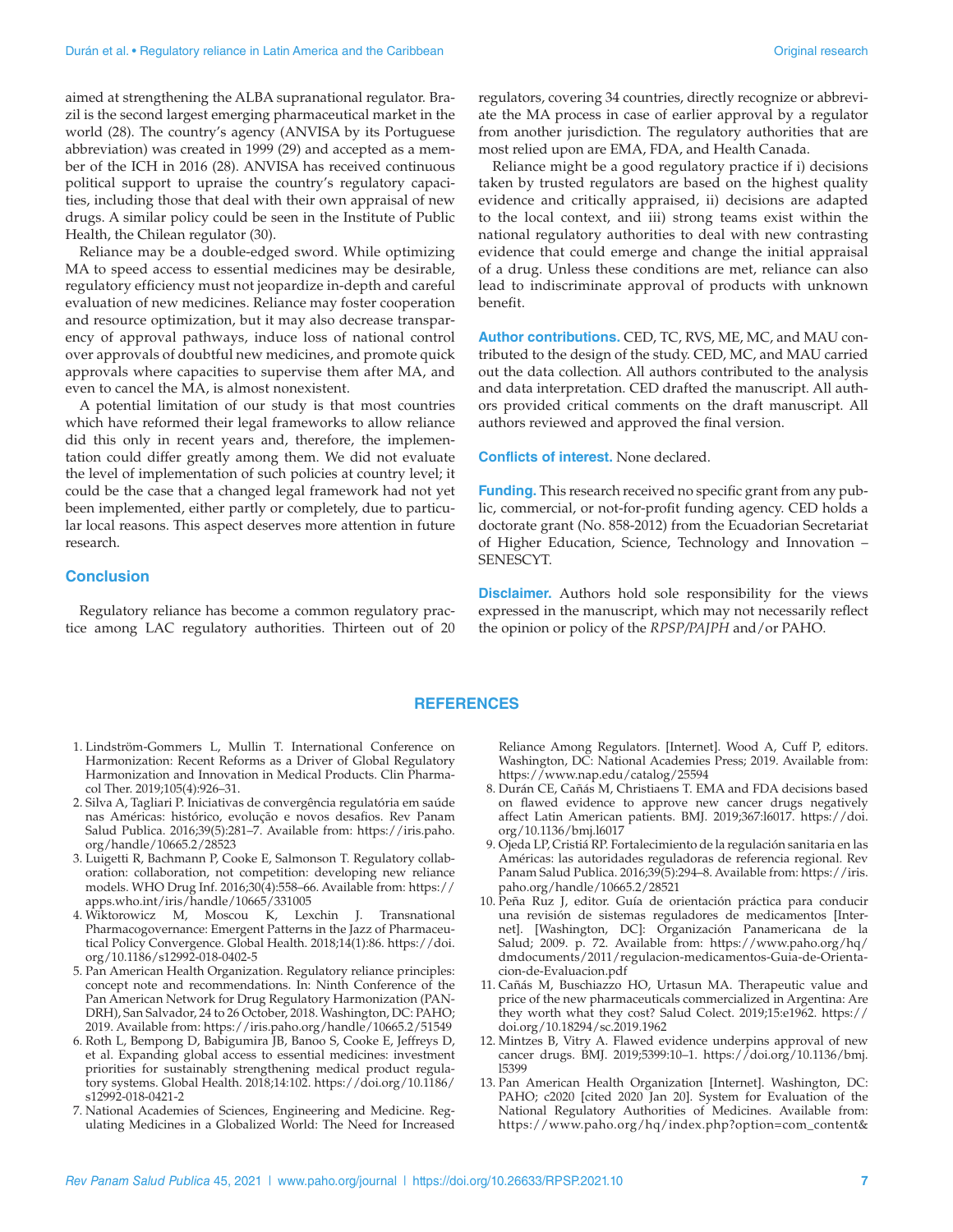[view=article&id=1615:2009-sistema-evaluacion-autoridades-regu](https://www.paho.org/hq/index.php?option=com_content&view=article&id=1615:2009-sistema-evaluacion-autoridades-reguladoras-nacionales-medicamentos&Itemid=1179&lang=en)[ladoras-nacionales-medicamentos&Itemid=1179&lang=en](https://www.paho.org/hq/index.php?option=com_content&view=article&id=1615:2009-sistema-evaluacion-autoridades-reguladoras-nacionales-medicamentos&Itemid=1179&lang=en)

- 14. Ahonkhai V, Martins SF, Portet A, Lumpkin M, Hartman D. Speeding access to vaccines and medicines in low- and middle-income countries: A case for change and a framework for optimized product market authorization. PLoS ONE. 2016 Nov 1;11(11).
- 15. International Federation of Pharmaceutical Manufacturers and Associations. Considerations for effective regulatory reliance – an Industry perspective [Internet]. Geneva: IFPMA; 2019 Jun 21. Available from: [https://www.ifpma.org/wp-content/](https://www.ifpma.org/wp-content/uploads/2019/06/IFPMA-Position-Paper-Regulatory-Reliance.pdf) [uploads/2019/06/IFPMA-Position-Paper-Regulatory-Reliance.pdf](https://www.ifpma.org/wp-content/uploads/2019/06/IFPMA-Position-Paper-Regulatory-Reliance.pdf)
- 16. 18th International Conference of Drug Regulatory Authorities. Smart Safety surveillance: a life-cycle approach to promoting safety of medical products. WHO Drug Inf. 2018;32(4):509–18. Available from:<https://apps.who.int/iris/handle/10665/330900>
- 17. Regulatory system strengthening for medical products. Sixty-seventh World Health Assembly. 24 May 2014. Document WHA67.20. Available from: [https://apps.who.int/gb/ebwha/pdf\\_files/](https://apps.who.int/gb/ebwha/pdf_files/WHA67/A67_R20-en.pdf) [WHA67/A67\\_R20-en.pdf](https://apps.who.int/gb/ebwha/pdf_files/WHA67/A67_R20-en.pdf)
- 18. Naci H, Davis C, Savović J, Higgins J, Sterne J, Gyawali B, et al. Design characteristics, risk of bias, and reporting of randomised controlled trials supporting European Medicines Agency approvals of cancer drugs, 2014-2016: cross-sectional analysis. BMJ. 2019;366:I5221.
- 19. Naci H, Davis C. Inappropriate use of progression-free survival in cancer drug approvals. BMJ. 2020;(368):m770.
- 20. Chen EY, Raghunathan V, Prasad V. An Overview of Cancer Drugs Approved by the US Food and Drug Administration Based on the Surrogate End Point of Response Rate. JAMA Intern Med. 2019 Jul 1;179(7):915–21.<https://doi.org/10.1001/jamainternmed.2019.0583>
- 21. Davis C, Naci H, Gurpinar E, Poplasvska E, Pinto A, Aggarwal A. Availability of evidence of benefits on overall survival and quality of life of cancer drugs approved by European Medicines Agency: Retrospective cohort study of drug approvals 2009–2013. BMJ. 2017;359(j4530).
- 22. Gyawali B, D'Andrea E, Franklin JM, Kesselheim AS. Response Rates and Durations of Response for Biomarker-Based Cancer Drugs in Nonrandomized Versus Randomized Trials. J Natl Compr Cancer Netw. 2020 Jan;18(1):36–43. Available from: [https://jnccn.](https://jnccn.org/view/journals/jnccn/18/1/article-p36.xml) [org/view/journals/jnccn/18/1/article-p36.xml](https://jnccn.org/view/journals/jnccn/18/1/article-p36.xml)
- 23. Gyawali B, Hey SP, Kesselheim AS. Assessment of the Clinical Benefit of Cancer Drugs Receiving Accelerated Approval. JAMA Intern Med. 2019 Jul 1;179(7):906–13. [https://doi.org/10.1001/](https://doi.org/10.1001/jamainternmed.2019.0462) [jamainternmed.2019.0462](https://doi.org/10.1001/jamainternmed.2019.0462)
- 24. Naci H, Wouters OJ, Gupta R, Ioannidis JPA. Timing and Characteristics of Cumulative Evidence Available on Novel Therapeutic Agents Receiving Food and Drug Administration Accelerated Approval. Milbank Q. 2017 Jun 1;95(2):261–90.
- 25. Zhang A, Puthumana J, Downing N, Shah N, Krumholz H, Ross J. Assessment of Clinical Trials Supporting US Food and Drug Administration Approval of Novel Therapeutic Agents, 1995-2017. JAMA Netw Open. 2020;3(4):e203284. [https://doi.org/10.1001/](https://doi.org/10.1001/jamanetworkopen.2020.3284) [jamanetworkopen.2020.3284](https://doi.org/10.1001/jamanetworkopen.2020.3284)
- 26. Preston C, Chahal HS, Porrás A, Cargill L, Hinds M, Olowokure B, et al. Regionalization as an approach to regulatory systems strengthening: a case study in CARICOM member states. Rev Panam Salud Publica. 2016;39(5):262–8. Available from: [https://iris.paho.org/](https://iris.paho.org/handle/10665.2/28526) [handle/10665.2/28526](https://iris.paho.org/handle/10665.2/28526)
- 27. Sánchez González CA. Centro regulador de medicamentos de la Alianza Bolivariana de Nuestros Pueblos de América (ALBAMED): nueva iniciativa de integración reguladora. Rev Panam Salud Publica. 2016;39(5):232-7. Available from: [https://iris.paho.org/](https://iris.paho.org/handle/10665.2/28530) [handle/10665.2/28530](https://iris.paho.org/handle/10665.2/28530)
- 28. Huynh-Ba K, Beumer Sassi A. ANVISA: an introduction to a new regulatory agency with many challenges. AAPS Open. 2018;4:9. <https://doi.org/10.1186/s41120-018-0029-x>
- 29. Piovesan MF, Labra ME. Institutional change and political decision-making in the creation of the Brazilian National Health Surveillance Agency. Cad. Saúde Pública. 2007;23(6):1373–82.
- 30. Acuna-Johnson P. Drug Safety in Chile. In: Al-Worafi Y, editor. Drug Safety in Developing Countries: Achievements and Challenges. 1st Ed. Academic Press; 2020. p. 587–99.

Manuscript submitted on 25 March 2020. Revised version accepted for publication on 30 June 2020.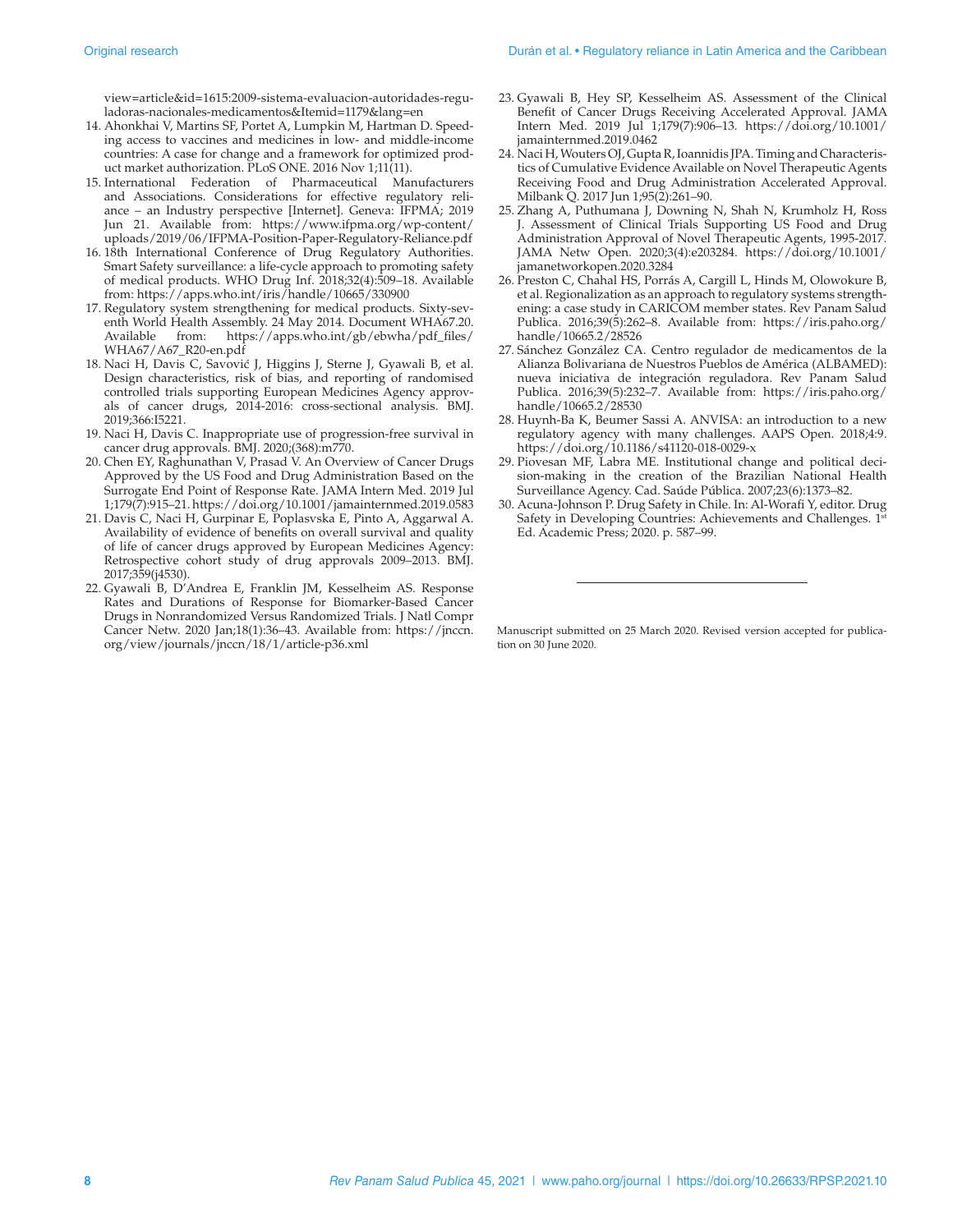## **Utilización de decisiones de autoridades regulatorias de otras jurisdicciones para aprobar nuevos productos medicinales en países de América Latina y el Caribe**

**RESUMEN Objetivo.** Describir el estado actual de la utilización de las decisiones de autoridades regulatorias de otras jurisdicciones en América Latina y el Caribe mediante la evaluación de los marcos regulatorios nacionales para la aprobación de nuevos medicamentos y establecer los organismos regulatorios extranjeros que se consideran autoridades regulatorias confiables para cada país.

> **Métodos.** Se realizaron búsquedas en los sitios web de las autoridades regulatorias de América Latina y el Caribe para identificar las regulaciones oficiales para la aprobación de nuevos medicamentos. La recopilación de datos se llevó a cabo en diciembre del 2019 y se completó en junio del 2020 para los países del Caribe. Dos equipos independientes recopilaron información sobre el reconocimiento directo o los procedimientos abreviados para la aprobación de nuevos medicamentos y los autoridades regulatorias *de referencia* (confiables) así definidos en la legislación nacional correspondiente.

> **Resultados.** Se encontraron documentos regulatorios sobre la aprobación de nuevos productos en los sitios web de veinte organismos regulatorios de América Latina y el Caribe, que abarcaban 34 países. Siete países no aceptan la utilización de decisiones de autoridades regulatorias extranjeras. Trece autoridades regulatorias (Argentina, Colombia, Costa Rica, Ecuador, El Salvador, Guatemala, México, Panamá, Paraguay, Perú, República Dominicana, Uruguay y el sistema regulador único para quince Estados del Caribe) aceptan de manera explícita confiar las decisiones para aprobación de nuevos medicamentos emitidas por la Agencia Europea de Medicamentos, la Administración de Alimentos y Medicamentos de Estados Unidos y Salud Canadá. Diez países aceptan también utilizar las autorizaciones para la comercialización de Australia, Japón y Suiza. Argentina, Brasil, Chile y México son autoridades de referencia para ocho autoridades regulatorias en la región.

> **Conclusiones.** La utilización de las decisiones de autoridades regulatorias de otras jurisdicciones se han convertido en una práctica común en América Latina y el Caribe. Trece de veinte autoridades regulatorias reconocen directamente o abrevian el proceso de aprobación de nuevos medicamentos en caso de que hayan recibido previamente la aprobación por parte de un organismo regulatorio de otra jurisdicción. La Agencia Europea de Medicamentos, la Administración de Alimentos y Medicamentos de Estados Unidos y Salud Canadá son las autoridades regulatorias de otras jurisdicciones en las cuales los reguladores de América Latina y el Caribe confían más.

**Palabras clave** Preparaciones farmacéuticas; agencias gubernamentales; aprobación de drogas; United States Food and Drug Administration; Organización Panamericana de la Salud; América Latina; región del Caribe.